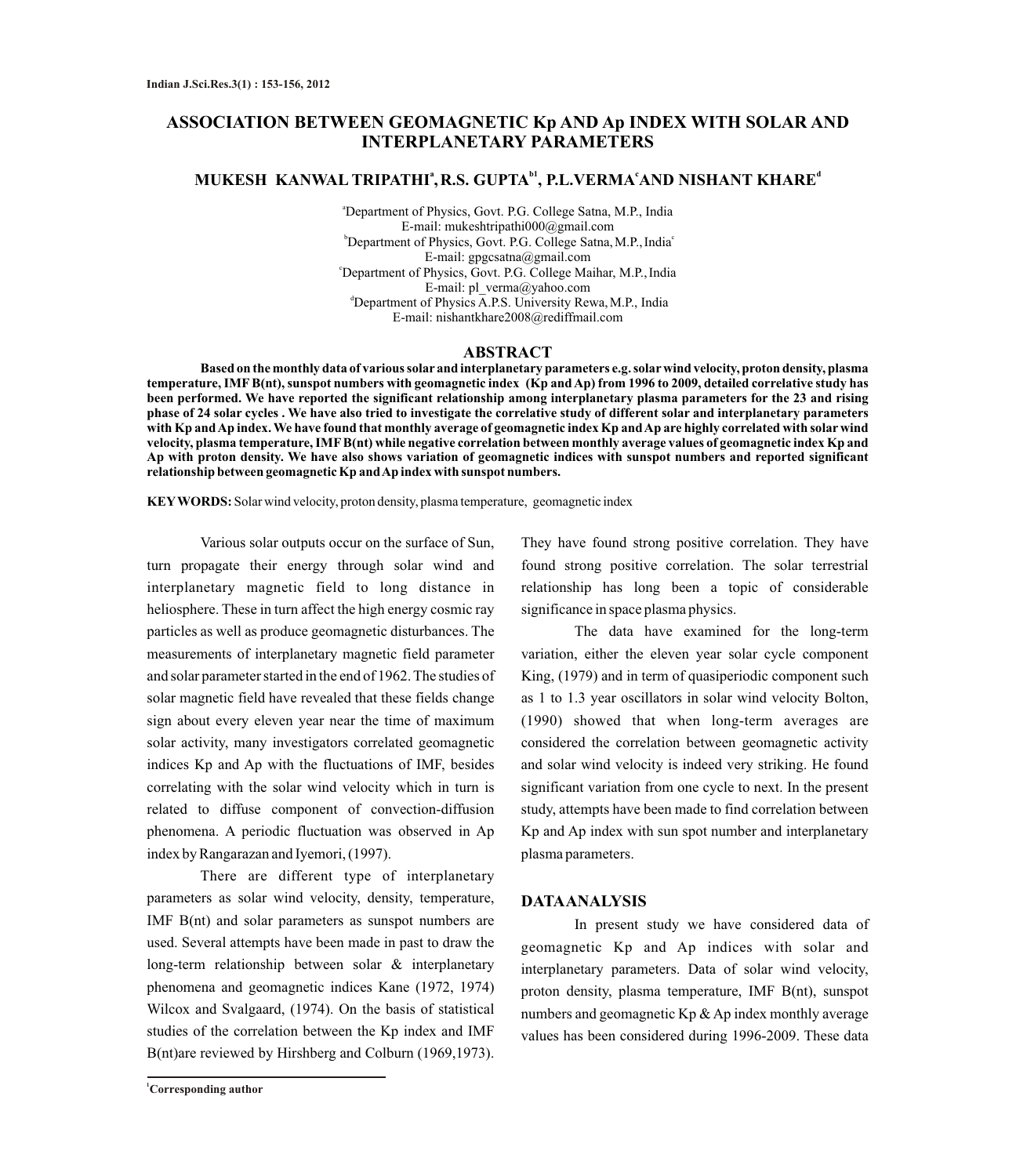has been taken from Omniweb site assembled by ACE (Advance Composition Explores) and Geophysical data book has been used for monthly average values of geomagnetic indices data.

### **RESULTS AND DISCUSSION**

To study the relationship between solar wind velocity and Kp index, we have obtained the correlation of monthly average values of solar wind velocity and monthly average values of Kp index for the period of 1996 to 2009. Fig.1(a) shows that the higher values of  $Kp$  index are strongly associated with higher values of solar wind velocity and lower values of Kp index are strongly associated with lower values of solar wind velocity. Figure between these two parameter shows positive and high correlation with correlation coefficient  $= 0.77$ .

Fig.1(b) shows the correlation between monthly average values of Kp index and plasma temperature. This graph shows a strong positive correlation (coefficient=0.81). Fig.1(c) shows the correlation between monthly average values of geomagnetic Kp index and IMF B(nt). These parameters shows strong positive correlation with the correlation coefficient=0.78. Fig.1(d) shows the correlation between monthly average values of geomagnetic Ap index and solar wind velocity. Scatter plot shows the positive and high correlation between these two parameters with the correlation coefficient =  $0.71$ . Fig. 1 (e) shows the correlation between monthly average values of Ap index and monthly average values of proton density. It is clear that higher values of index Ap are associated with lower values of proton density and lower values of index Ap are associated with higher values of proton density. It means negative correlation between these two parameters with correlation coefficient  $= -0.33$ . Similar results are found between Kp index and proton density. Fig. 1 (f) shows the correlation between monthly average values of Ap index and monthly average values of sunspot numbers with positive and significant correlation. The correlation coefficient is =0.48. Fig. 2 shows the correlation between monthly average values of Kp index and

monthly average values of sunspot numbers with positive and significant correlation (0.52). Fig. 3 indicates the yearly association of Kp and Ap index with sunspot number  $(Rz)$  which reveal that the value of  $Kp$ and Ap are higher during higher solar activity periods and these values decreases during ascending and descending phase of solar cycle 23.

### **CONCLUSION**

On the basis of observational results and discussions, we have summarized important conclusions, which are as follows:

1. We have found that monthly average of geomagnetic Kp & Ap indices are highly correlated with solar wind velocity, plasma temperature, and IMF B(nt).

2. A negative correlation has been found between monthly average values of Kp & Ap indices with proton density.

3. A positive and significant correlation has been found between monthly average values of Ap index with sunspot numbers.

4. We have also found that yearly average value of geomagnetic Kp & Ap indices are high during higher solar activity period.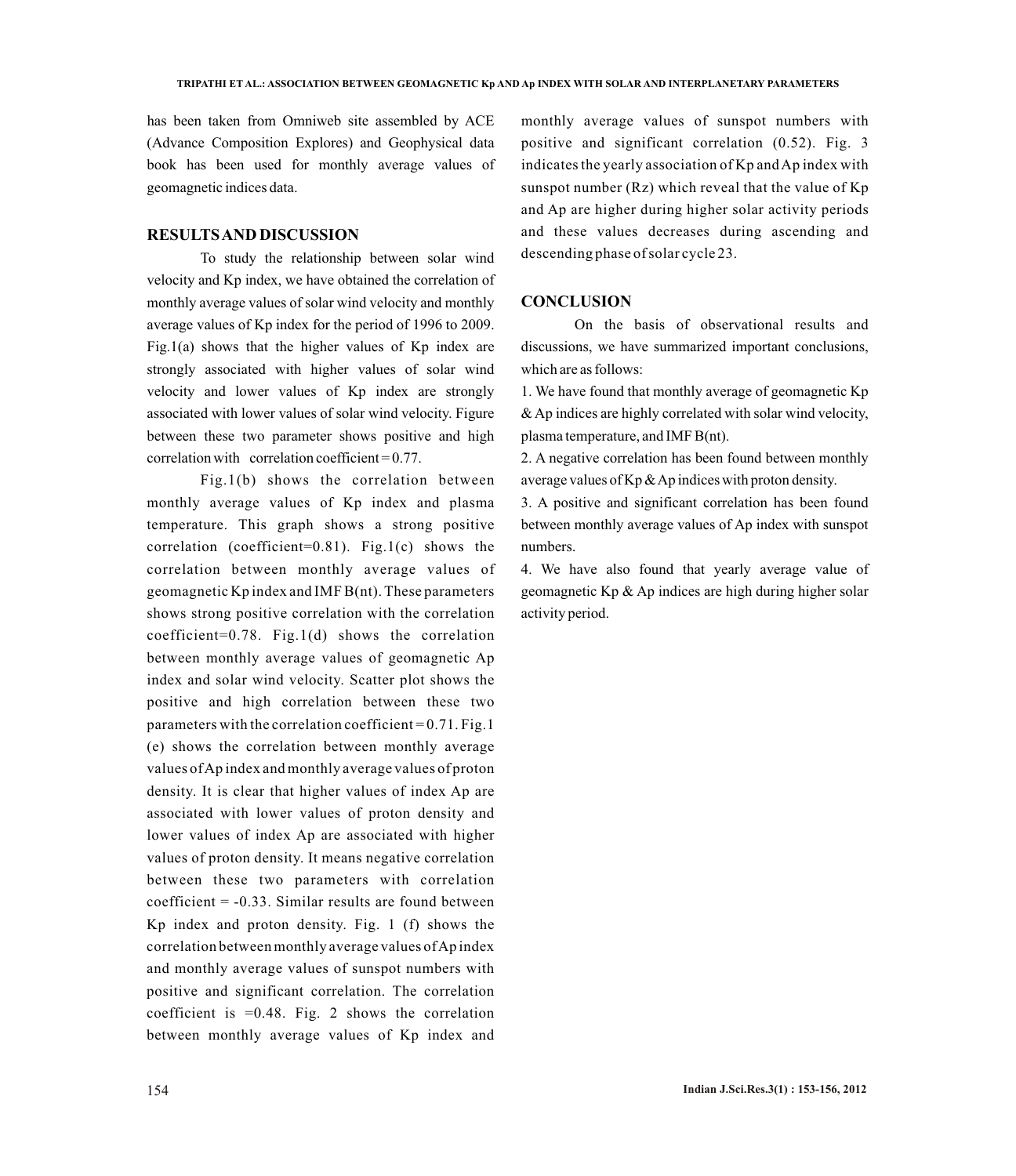

**Fig.1 (a-f): Scatter plot between monthly average values of geomagnetic indices with solar and interplanetary parameters during 1996-2009**